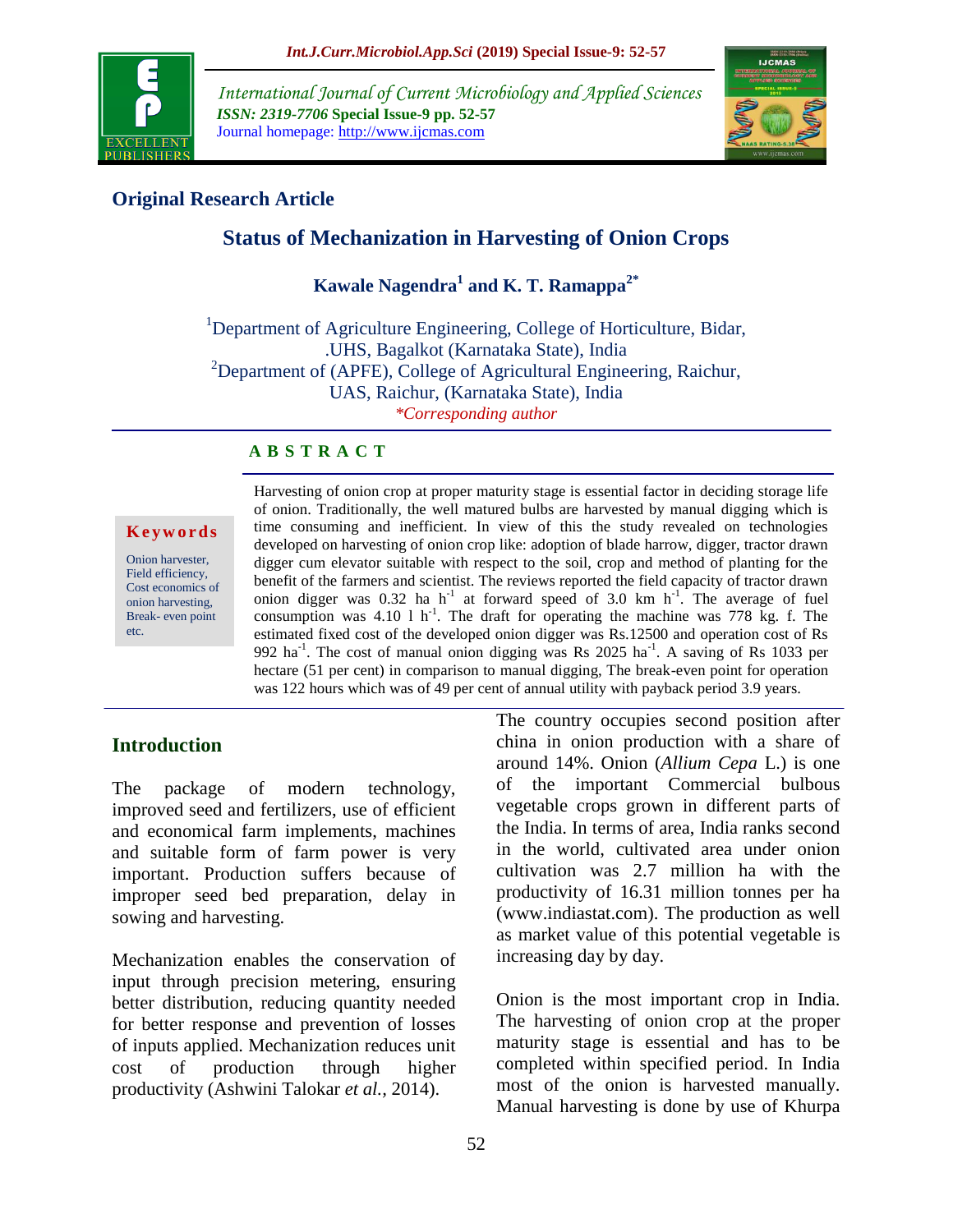or spade which requires 21.4 per cent of total expenditure on onion cultivation (Jadhav *et al.,* 1995). Manual harvesting of onions is a tedious, time consuming, labour intensive and costly operation. It is therefore, necessary to mechanize this operation. One of the main reasons of low productivity is insufficient power availability on the farm and low level of farm mechanization.

# **Review of literature**

Onion (*Allium Cepa* L.) is one of the important commercial bulbous vegetable crops grown in different parts of the world. In terms of area, India ranks first in the world with over 0.83 million ha (Anonymous 2009) but the productivity of onion in India is around 16.30 tonnes per ha, which is lower than the world average of 19.59 tonnes per ha as well as the Asian average of 18 tonnes per ha (Anonymous, 2009). Mechanization of onion harvesting is needed as traditionally, the well-matured bulbs are harvested by hand shovel (*khurpa*) which requires 21.4% of total expenditure of onion cultivation (Jadhav *et al.,* 1995). Also, it is necessary to complete the harvesting operation of onion within specified time limits for reduced harvest losses and higher storage life (Srivastava *et al.,* 2001, Maw *et al.,* 2001). In fact, early harvesting affects the keeping quality of onions adversely and reduces the yield, whereas delayed harvesting leads to infection caused by rot organism (Maw and Mullinix, 1997; Maw and Mullinix, 2005). A combination of machines for harvesting onions including the machine for removing onion leaves and weeds, the pull-type mounted onion digger, and the onion windrow pickup was developed by Penza State Agricultural Academy. The pull-type mounted onion digger intended for two stage harvesting of onion cultivars with field capacity 0.42–0.6 ha/hr, and digging efficiency is 98.0–98.9% (Laryushin and

Laryushin, 2009). But, the design was complex and not suitable for small land holdings due to high cost. For onion growers in India an economical partial mechanized onion harvesting would be a mechanical harvester which can dig the onion, help detaching soil and mixture, separating soil mass and finally windrowing the harvested crop which can be picked up manually. Although tractor-drawn elevator type potato diggers have been developed (Vatsa and Thakur, 1993) but biometric properties of onion crop are entirely different from the potato. The aim of the study is to develop and evaluate a prototype of tractor drawn onion digger and study its economic feasibility for adoption.

Jadhav *et al.,* (1995) designed and developed a self-propelled onion digger windrower. The digger was operated with a 5hp diesel engine mounted on the wheeled frame along with main gear box. A handle is provided for steering the entire unit and the digging unit consisted of sweeps. The field performance of this machine was evaluated and compared with the prevalent local onion harvester practice during different seasons at different locations in 1991-1992. It was observed that the actual field capacity of the onion digger windrower varied from  $0.16$  to  $0.19$  ha  $h^{-1}$ . The percentage of damaged bulbs varied from 2.63 to 3.45. The machine gave a digging efficiency in the range of 89.66 to 93.23 %. The cost of prototype was Rs.16000 and cost of operation was Rs.126 to Rs. 149  $ha^{-1}$ .

Khura *et al.,* (2011), designed and developed tractor-drawn onion harvester (Fig. 1). Six different shape digging blades were evaluated for the digging efficiency. The minimum mean draft of 625.6N was observed for inverted V- shaped blade. The optimal design values of variables like length, speed ratio and slope of the elevator were determined as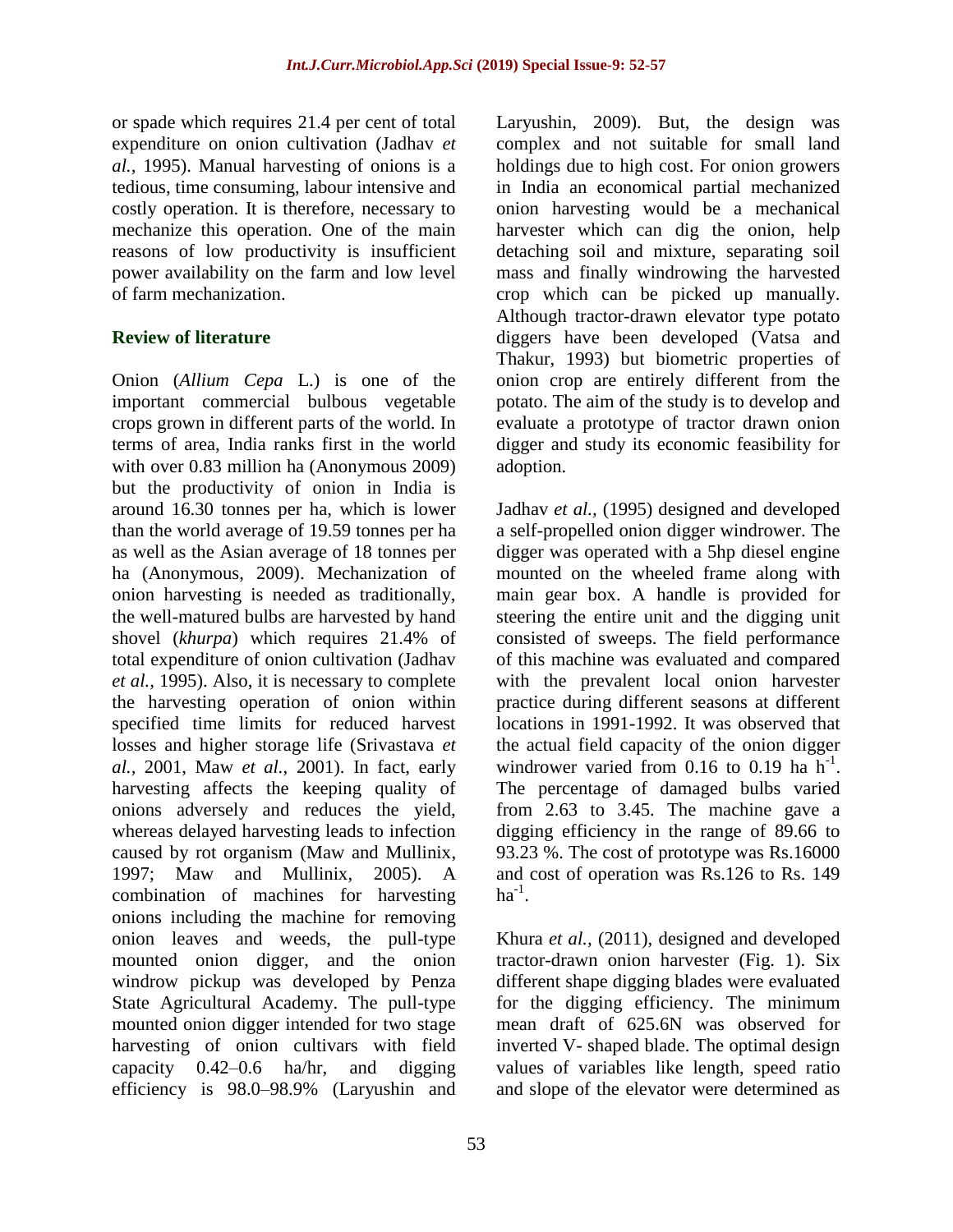1.2 m, 1.25:1 and 15°, respectively. During the field evaluation, the prototype onion digger, with the above design values, performed as per the recommended standards with digging efficiency 97.7%, separation index 79.1%, bulb damage 3.5%, fuel consumption 4.1 litre/ha (12.81 litre/ha) and draft 10.78kN. The saving in cost of onion digging/ha with the use of the developed digger in comparison to manual was found to be `1170/ha.

The commonly used manual harvesting of onion (*Allium cepa* L.) is time consuming, less efficient and full of drudgery so the mechanization of onion harvesting is essentially needed. Various crop-machine and operational variables related to design of mechanical onion harvester were evaluated in laboratory and field. The main components of the harvester were digging, conveying and separating units. Six different shape digging blades were evaluated for the digging efficiency. The minimum mean draft of 625.6N was observed for inverted V- shaped blade. The optimal design values of variables like length, speed ratio and slope of the elevator were determined as 1.2 m, 1.25:1 and 15°, respectively.

During the field evaluation, the prototype onion digger, with the above design values, performed as per the recommended standards with digging efficiency 97.7%, separation index 79.1%, bulb damage 3.5%, fuel consumption 4.1 litre/ha (12.81 litre/ha) and draft 10.78kN. The saving in cost of onion digging/ha with the use of the developed digger in comparison to manual was found to be `1170/ha.

### **Fig.1** Tractor drawn onion harvester



**Fig.2** Head of onion harvester including control depth system

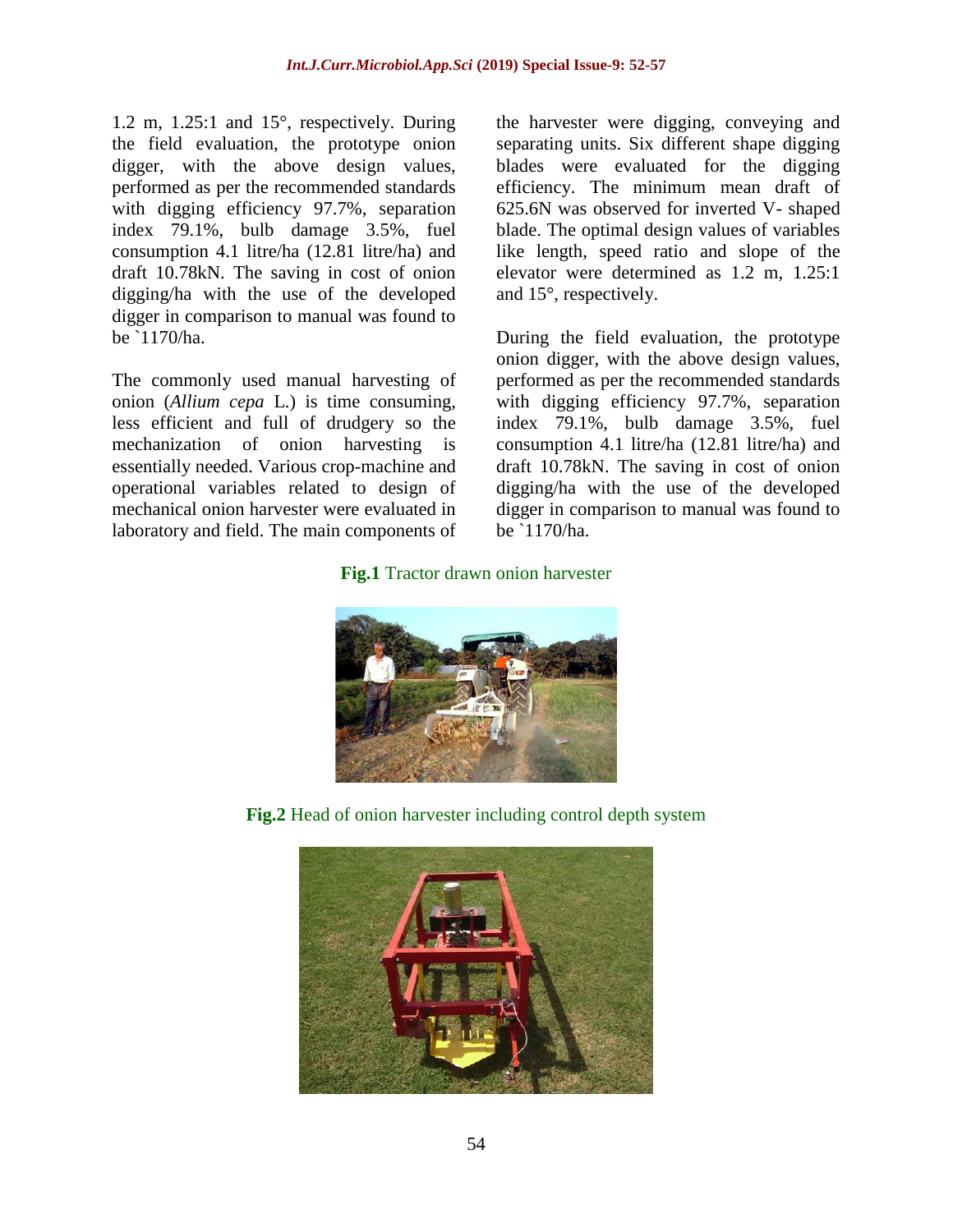#### **Fig.3** Depth variable mechanism



- 1. Blade
- 2. Notched part,
- 3. Linkage bars,
- 4. Finger separator,
- 5. Chassis,
- 6. Power screw,
- 7. Power nut,
- 8. Rail.

#### **Fig.4** Tractor operated onion digger



Jafar (2011), studies conducted on comparison between capacitive and photo sensors in depth control of onion harvester at Tehran University Iran (Fig. 2). In this study, depth control system is important in bulb crop harvester. The higher the depth causes the greater amount of soil entering to harvesting system. A proper depth control

leads to optimize energy consumption. A four-bar mechanism was used in order to move the blade of the machine and to control the operation depth while a DC electrical motor provided the movement of the blade. The four-bar mechanism consisted of a power screw, linkage bars, moveable pin and a blade (Fig. 3). A control system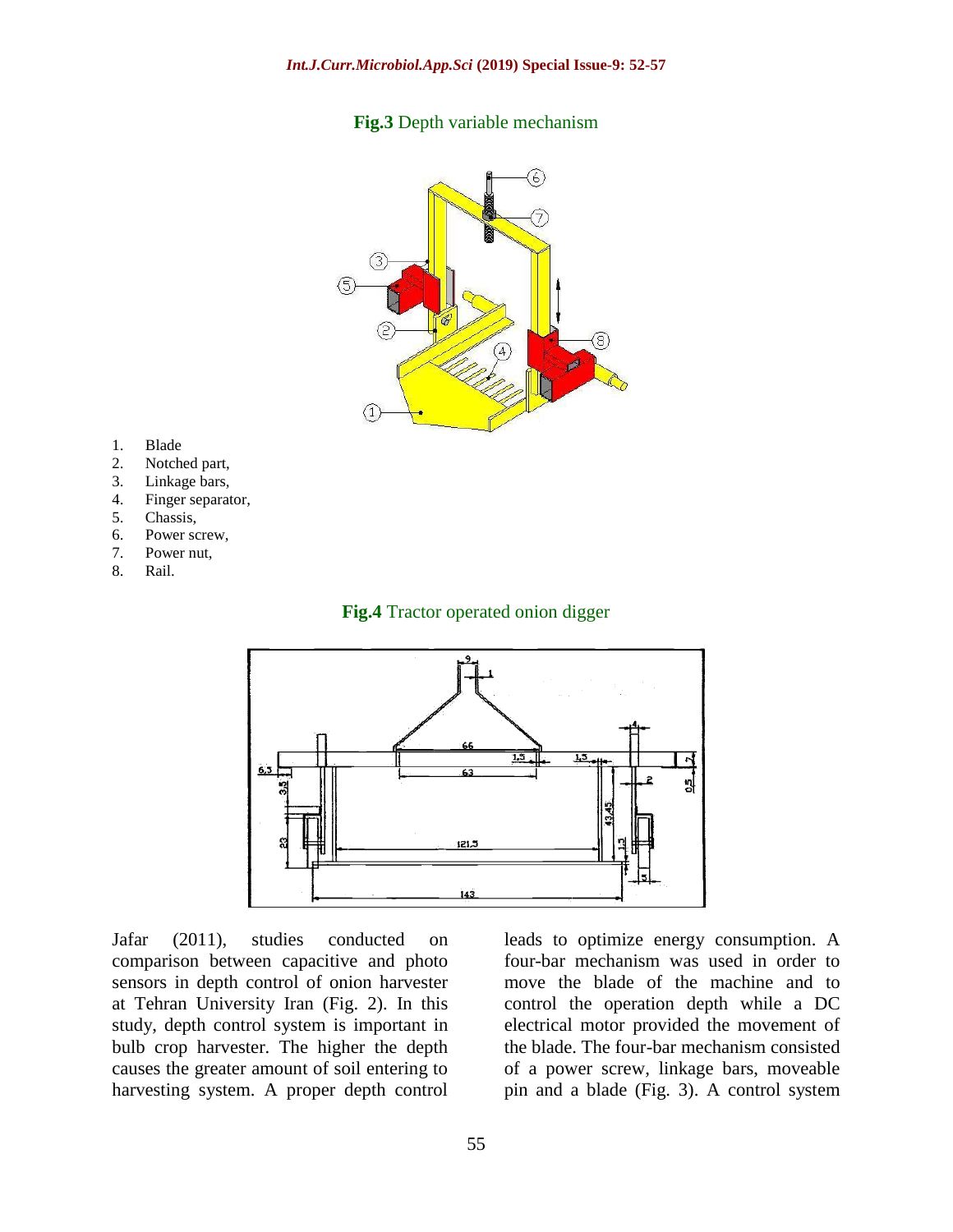was used to follow the uneven ground surface and control the displacement of the blade by sending commands to the DC electrical motor. The tests were carried out in laboratory on artificial uneven ground in sinuous curves as well as square and triangle shapes. The displacement of the blade was recorded by a digital camera and converted to image and analyzed using Matlab software. All the tests were replicated three times. The photo sensor responded better than the capacitive sensor for all obstacle shapes.

Singh *et al.,* (2014), development and evaluation of onion digger at Punjab Agricultural University, Ludhiana (Fig. 4). In this study an effort has been made to develop and evaluate the performance of an onion digger. Blade made up of high carbon steel material (EN 45) was the main component having dimensions 143 cm x 7 cm x 1.5 cm. Depth control wheels were provided to control the depth of cut by blade. Tests were conducted to check the comparative performance of developed onion digger and manual labour in the field. The digger was operated at a speed ranging 3.76 to  $\frac{3.76}{4.83}$  km h<sup>-1</sup> with minimum losses at 4 km/h in first high gear at a field capacity of 0.46 ha h<sup>-1</sup>. The average operational depth of 7.62 cm of the developed digger was suitable with practically no damage to the onion bulbs. The operational time of digger including and excluding the time in turning were  $3.10$  h ha<sup>-1</sup> and  $2.38$  h ha<sup>-1</sup>, respectively. Lift percentage, mean digger efficiency and damage percentage were 94.9, 89.8 and 5.1, respectively. It was found that there was 58 per cent and 49 per cent saving of labor and cost, respectively.

Mehta and Yadav (2015), developed an onion harvester operated with tractor power and tested to the onion plants with bulbs and laid these on the surface of bed unevenly.

The theoretical field capacity of harvester was found as  $0.57$  ha h<sup>-1</sup>while effective field capacity was  $0.45$  ha h<sup>-1</sup> with the field efficiency of 78.95 per cent. The savings in time required, energy consumed and harvesting cost of onion were 87.64 per cent, 46.23 per cent and 78.86 per cent respectively over manual harvesting method.

The commonly used manual harvesting of onion (*Allium cepa* L.) is time consuming, less efficient and full of drudgery so the mechanization of onion harvesting is essentially needed for the benefit of the farmer particularly to those who are engaged in onion cultivation at commercial rate.

# **References**

- Ahwini Talokar, Kanchan Wankhade and V.M. Khambalkar 2014, Design of onion harvester, *Yuva Engineers in Agricultural Engineering*, Pp. 1-10.
- Anonymous, 2009, Economic survey of Maharashtra (2009-10), Directorate of Economics and Statistics, Planning Department, Govt. of Maharashtra, Mumbai, India.
- Jadhav, R.V., Turbatmath, P.A. and Gharte, L.V. (1995), Design, development and performance evaluation of onion digger windrower. *Agric. Mech. Asia, Africa and Latin America*, 26(3): 26(3): 35-38.
- Khura T K, Indra Mani and Srivastava A P. 2010. Some engineering properties of onion. *Journal of Agricultural Engineering* 47 (1):1-8.
- Laryushin, N.P. and Laryushin, A.M. 2009, Energy saving onion harvesting technology, *Russian Agric. Sci.*, 35(1): 66-67.
- Mahesh Chand Singh, 2014, Development and performance evaluation of a digger for harvesting onion (*Allium cepa* L.), *International Journal of*